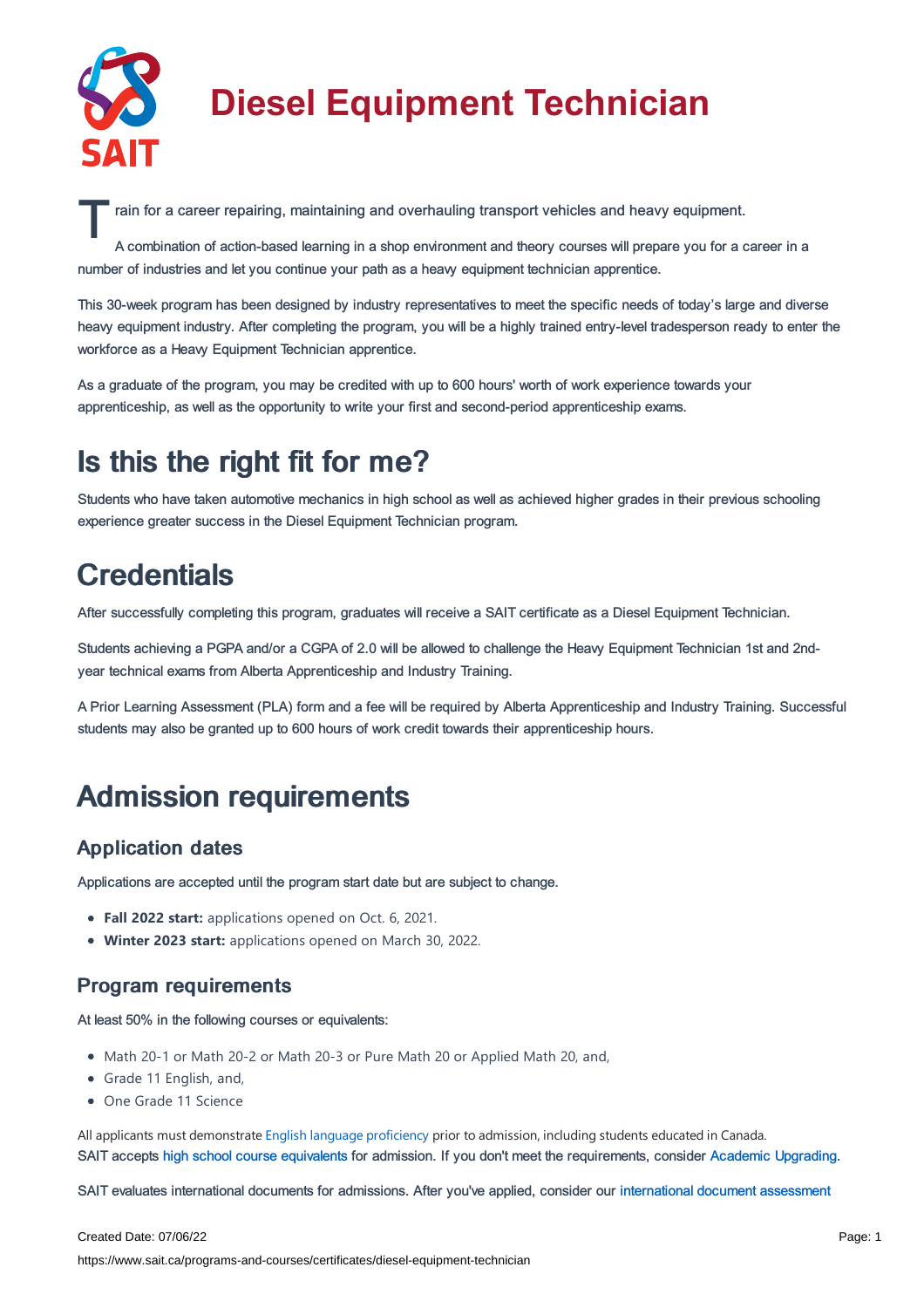#### Direct Entry: four-step process

**Step 1:** Read the program information to see the qualities needed for student success.

**Step 2:** Ensure that you meet all of the admission requirements listed above.

**Step 3: [Apply](https://www.sait.ca/admissions/apply) and submit your [transcripts](https://www.sait.ca/admissions/after-you-apply/transcripts-and-supporting-documents) and/or anticipated final grades.** 

Admission will be extended on a first-qualified, first-offered basis until the program is full.

**Step 4:** Log in to [mySAIT.ca](http://www.mysait.ca/) to check your admission status and monitor changes to your [application](https://www.sait.ca/admissions/after-you-apply/tracking-your-application) status.

Failure to meet anticipated final grades will result in offers being rescinded.

### Communication during admission

Email is the primary source of communication during the selection process. Ensure your personal email account is managed appropriately to receive our emails, files and communications. We recommend you add the [transportation.info@sait.ca](https://sait.camailto:transportation.info@sait.ca) domain to your safe senders' list or you risk missing critical email messages.

### Costs 2022/23

#### Domestic tuition and fees

Cost per credit: \$175

| Year | <b>Number of semesters</b> | <b>Tuition fees</b> | <b>SAIT fees</b> | Saitsa fees* | <b>Total</b> |
|------|----------------------------|---------------------|------------------|--------------|--------------|
|      |                            | \$6,562.50          | \$916            | \$553        | \$8,031.50   |

### International tuition and fees

Cost per credit: \$513.17

| Year | <b>Number of semesters</b> | <b>Tuition fees</b> | <b>SAIT fees</b> | Saitsa fees* | <b>Total</b> |
|------|----------------------------|---------------------|------------------|--------------|--------------|
|      |                            | \$19,243.88         | \$916            | \$553        | \$20,712.88  |

\*Maximum fee. Actual fees may be less and are based on the number of credits a student takes per semester and whether they opt-out of health and dental benefits.

### SAIT fees

- Campus athletic and recreation fee: \$196
- Universal transit pass (Upass): \$320
- Student support fee: \$200
- Student technology fee: \$200

### Saitsa fees

### Student Association fee

Created Date: 07/06/22 https://www.sait.ca/programs-and-courses/certificates/diesel-equipment-technician